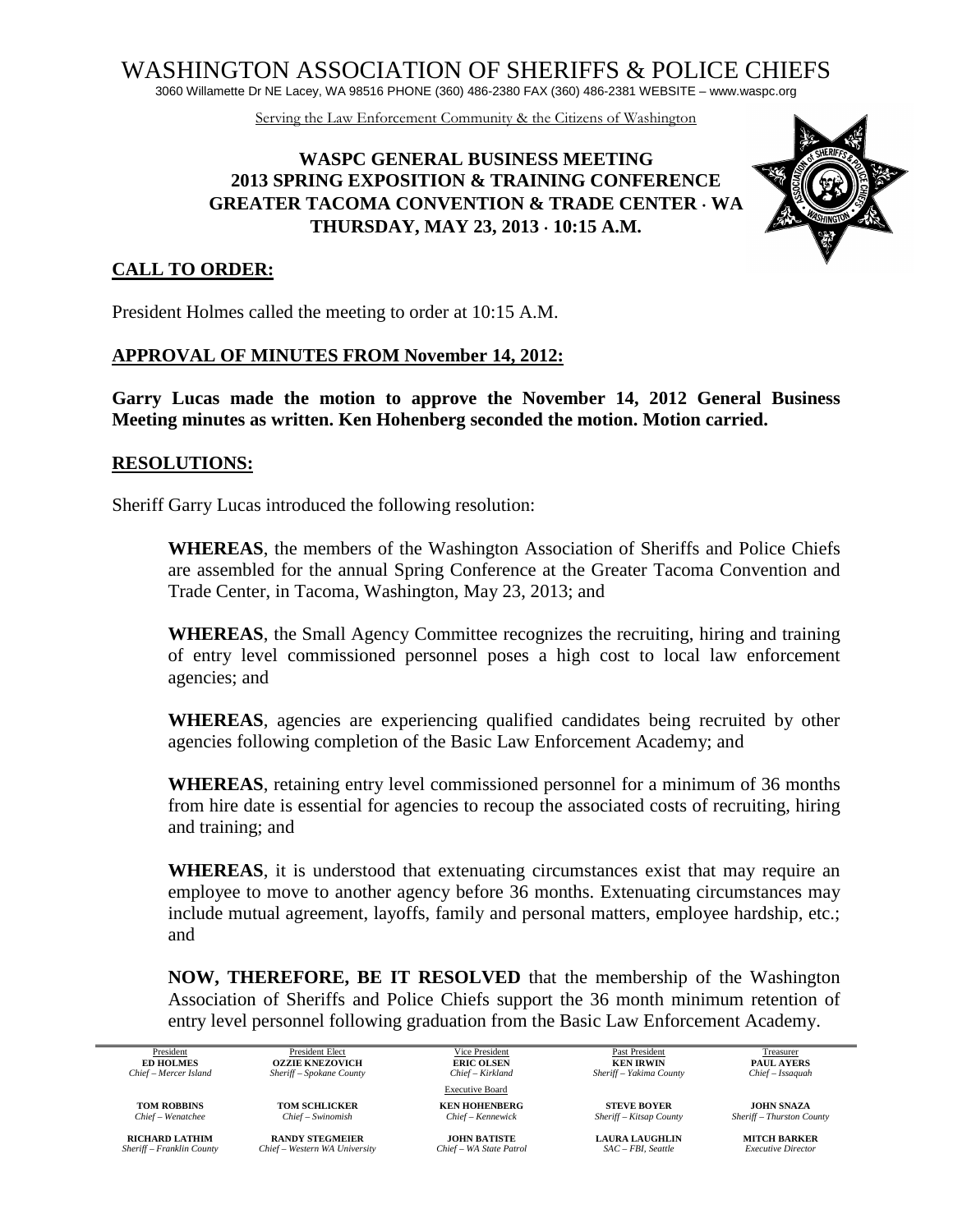Discussion on the proposed resolution occurred.

## **Randy Stegmeier made the motion to adopt the resolution as written. Garry Lucas seconded the motion. Motion carried.**

## **EXECUTIVE BOARD ELECTIONS:**

Sheriff Richard Lathim presented the Nominating Committee Report. There are currently three positions open on the WASPC Executive Board. The positions are Sheriff, Chief and Vice President.

The Nominations Committee has nominated Sheriff Garry Lucas to fill the Sheriff position. There were no nominations from the floor

## **Tom Robbins made the motion to close nominations for the Sheriff position. Bill Benedict seconded the motion. Motion carried.**

The Nominations Committee has nominated Sheriff Casey Salisbury to fill the Vice President position. There were no nominations from the floor

## **Mark Nelson made the motion to close nominations for the Vice President position. Ken Hohenberg seconded the motion. Motion carried.**

The Nominations Committee is putting forward three names for the Chief position: Chief Tom Schlicker, Chief Bonnie Bowers, and Chief Steve Strachan. There were no nominations from the floor. Each individual had an opportunity to address the membership.

#### **Ken Hohenberg made the motion to close nominations for the Chief position. Rick Johnson seconded the motion. Motion carried.**

At this time, Active and Life Members proceeded to vote.

## **STANDING COMMITTEE REPORTS:**

## **PROFESSIONAL SERVICES—TOM JONES**

Weighing of evidence at the time of destruction was a topic for discussion at the recent Committee meeting. The consensus of the group was that the language of the standard is appropriate. Modest changes to the purpose statement will be adequate to clarify the standard. A workgroup has been developed to further examine this topic.

Clarification regarding contract extensions also occurred at the recent meeting. A process regarding extensions will be included in future versions of the accreditation manual.

Standard 5.11 was discussed and referred to a workgroup for further discussion.

Jail Accreditation Standards have been approved by the Committee and have been advanced to the WASPC Executive Board for review, consideration, and action.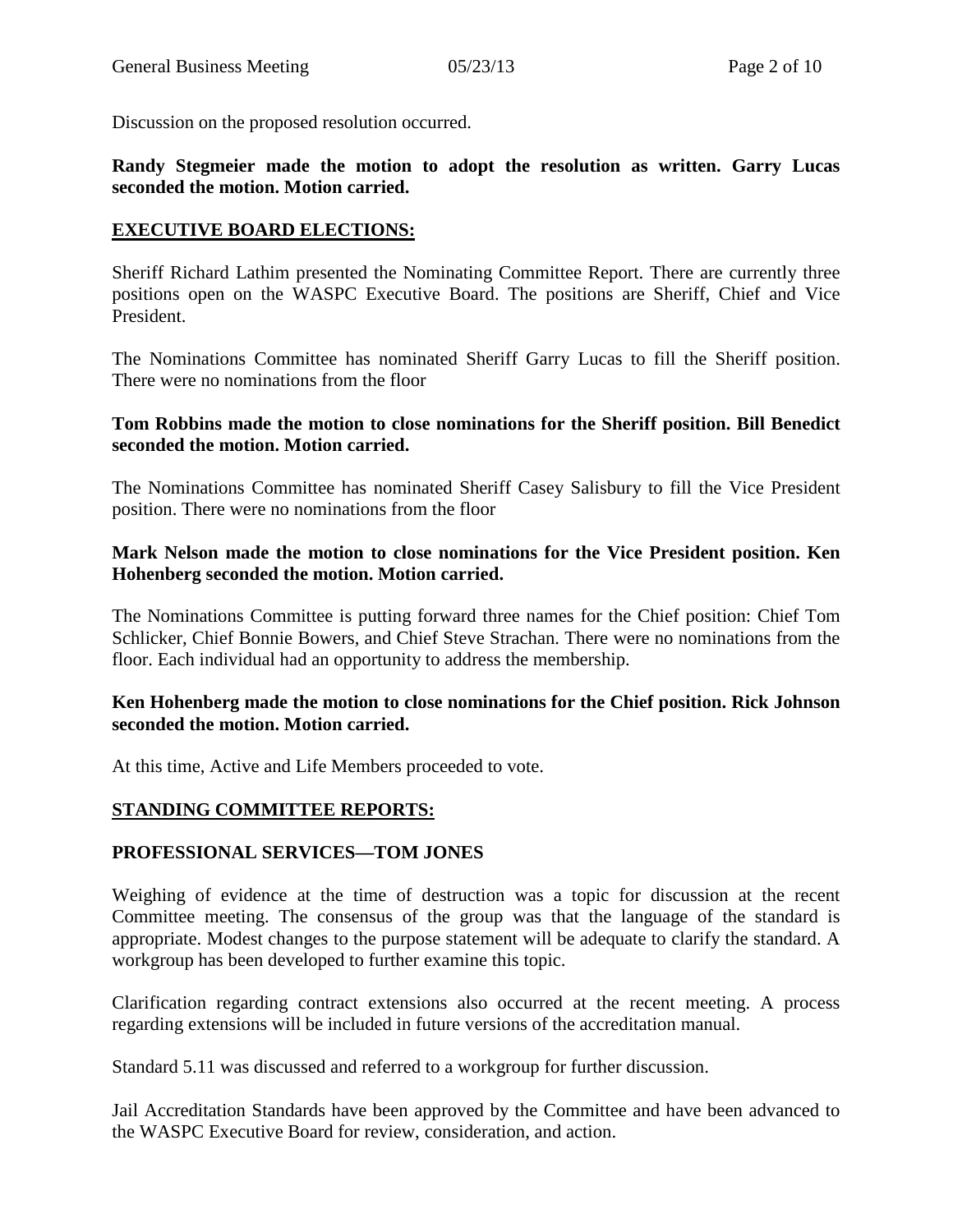Communication Centers are interested in developing Communication Center Accreditation Standards. The Committee advanced this concept to the WASPC Executive Board for consideration as a possible strategic intention.

Since January 1, 2013, the following Accreditation onsites have occurred: Camas PD, Clallam County, Mercer Island PD, Sumner PD, Everett PD, Medina PD, and Chehalis PD.

Since January 1, 2013, the following LEMAP onsites have occurred: Bainbridge Island PD, Lake Stevens PD, and Bremerton PD.

Since January 1, 2013, the following executive searches have occurred: Prosser PD Chief, Lake Forest Park PD Chief, Lake Stevens PD Chief (in progress) Fife PD Commander, Port of Seattle PD Deputy Chief (in progress), and DuPont PD Chief (in progress).

An accreditation manager training will be held at Central Washington University. Additional information will be distributed via GTWO in the next week.

Thank you to Mike Painter for his work on WASPC's professional services. And, thank you to the program volunteers for their work.

**Garry Lucas made the motion to approve the Professional Services Committee Report as presented. Lance Davenport seconded the motion. Motion carried.**

# **BOATING SAFETY—BILL BENEDICT**

At the Committee's recent meeting, the main topic of discussion was senate bill 2437. The bill will be implemented on July 28, 2013. There are three components to the bill: media outreach, form redesigning, and training. Sheriff Benedict praised Don Pierce for his work on this legislation.

Discussion regarding funding for boating safety occurred. There are thirty-five approved boating safety programs in the state. Funding comes from two sources: vessel registration and grants. Funding is currently down as Coast Guard Grants have decreased and state matching funds have also decreased.

#### **Richard Lathim made the motion to approve the Boating Safety Committee Report as presented. Mark Brown seconded the motion. Motion carried.**

## **CORRECTIONS—KEN BANCROFT**

The Committee has worked to develop Jail Accreditation Standards. The Corrections and Professional Services Committees have approved draft Jail Accreditation Standards for review by the Executive Board.

Jail cost containment meetings remain ongoing with the Department of Corrections. There are five subcommittees: Medicaid, Jail Boarder, Pharmacy, Mental Health, and Governance. A final report to the Legislature is due to by October of this year.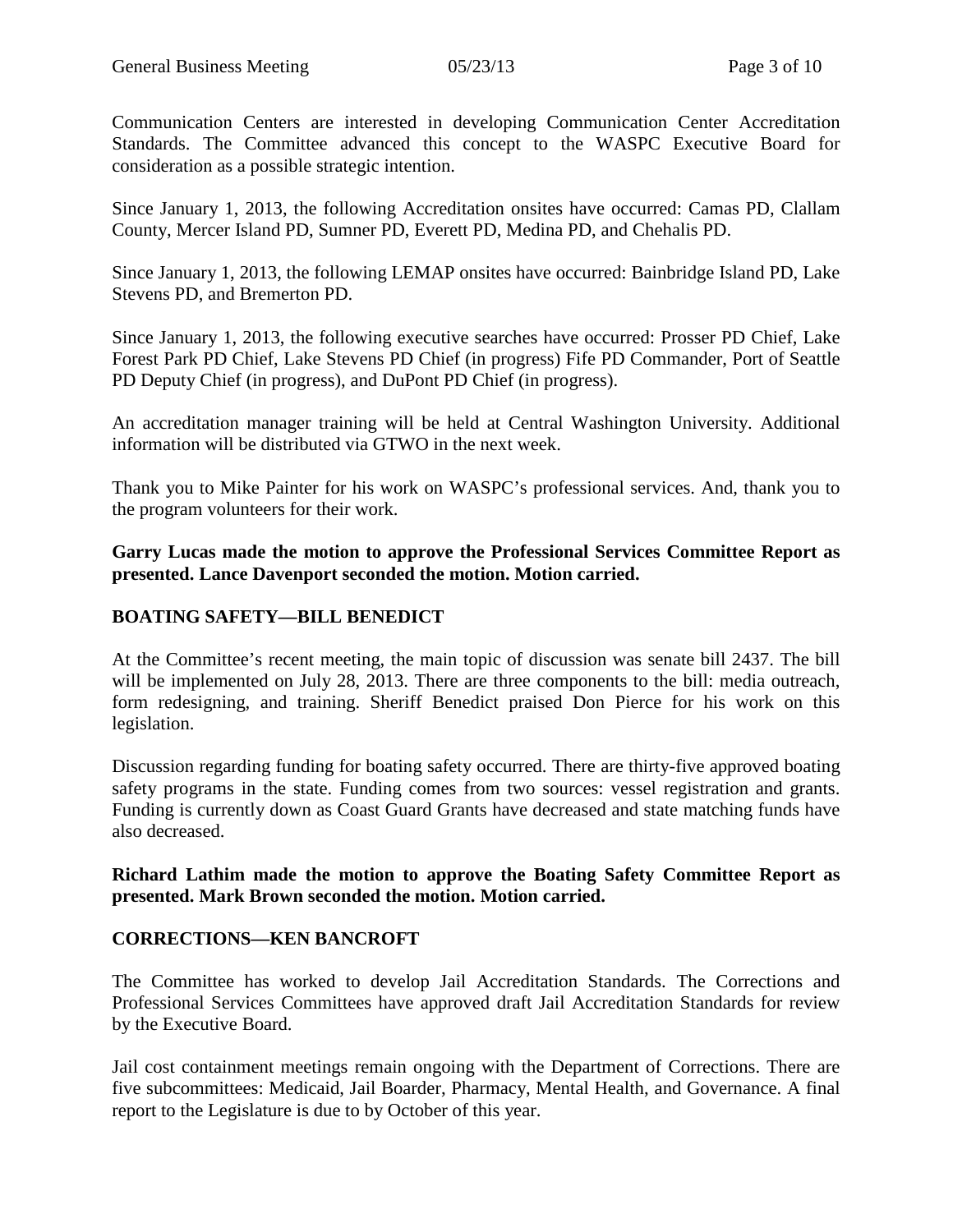For those agencies with Department of Corrections contracts, PREA standards must be implemented by August of this year.

**Garry Lucas made the motion to approve the Corrections Committee Report as Presented. Ken Hohenberg seconded the motion. Motion carried.** 

## **FINANCE AND PERSONNEL—PAUL AYERS**

The Finance and Personnel Committee met earlier this week and reviewed financial statements from January to March 31, 2013. Financial statements were compared to 2012 financial statements.

Balance Sheets—There is an increase in cash balance. This relates to the reimbursements WASPC receives from the CJTC. Staff continues to monitor cash flow.

Income Statement—Revenues and expenditures are in line with expectations.

Functional Expenses—Expenses are proportionate to the revenues received. Grant Award expenses are lower compared to 2012. These expenses relate to the decrease in revenue figures. The Methamphetamine Initiative, Project Safe Neighborhoods and the Stranger Rape DNA project all are at or near the end of their grant cycle.

Conference Update—Attendee registrations for the conference are close to prior conference attendance numbers. The exhibitor show is larger and many organizations have also signed on as sponsors for the various events. The money receive from the exhibitors and sponsors helps us to keep our fees down and also helps contribute to the general fund to cover other association expenses.

2012 Audit—Field work with our auditors has been completed. The official audit report along with the audited financial statements should be published in early July.

The Finance and Personnel Committee is looking for additional committee members.

**Richard Lathim made the motion to approve the Finance and Personnel Committee Report as Presented. Garry Lucas seconded the motion. Motion carried.** 

## **INTELLIGENCE/HOMELAND SECURITY—OZZIE KNEZOVICH**

Chief Ken Thomas and the Statewide Gang intelligence sub-committee presented the WAGang program. WAGang is being designed by WSIN with input from gang investigators and patrol officers. WSIN is developing the gang intelligence data system specifically for the State of Washington and will be able to access gang data bases from across the country. The goal of the project is to develop a single source gang intelligence data base for the State of Washington.

The Committee is in the process of re-writing its charter. The Statewide Intelligence System Plan has been located. The Committee is reviewing the Plan and will use that as a basis for the charter re-write.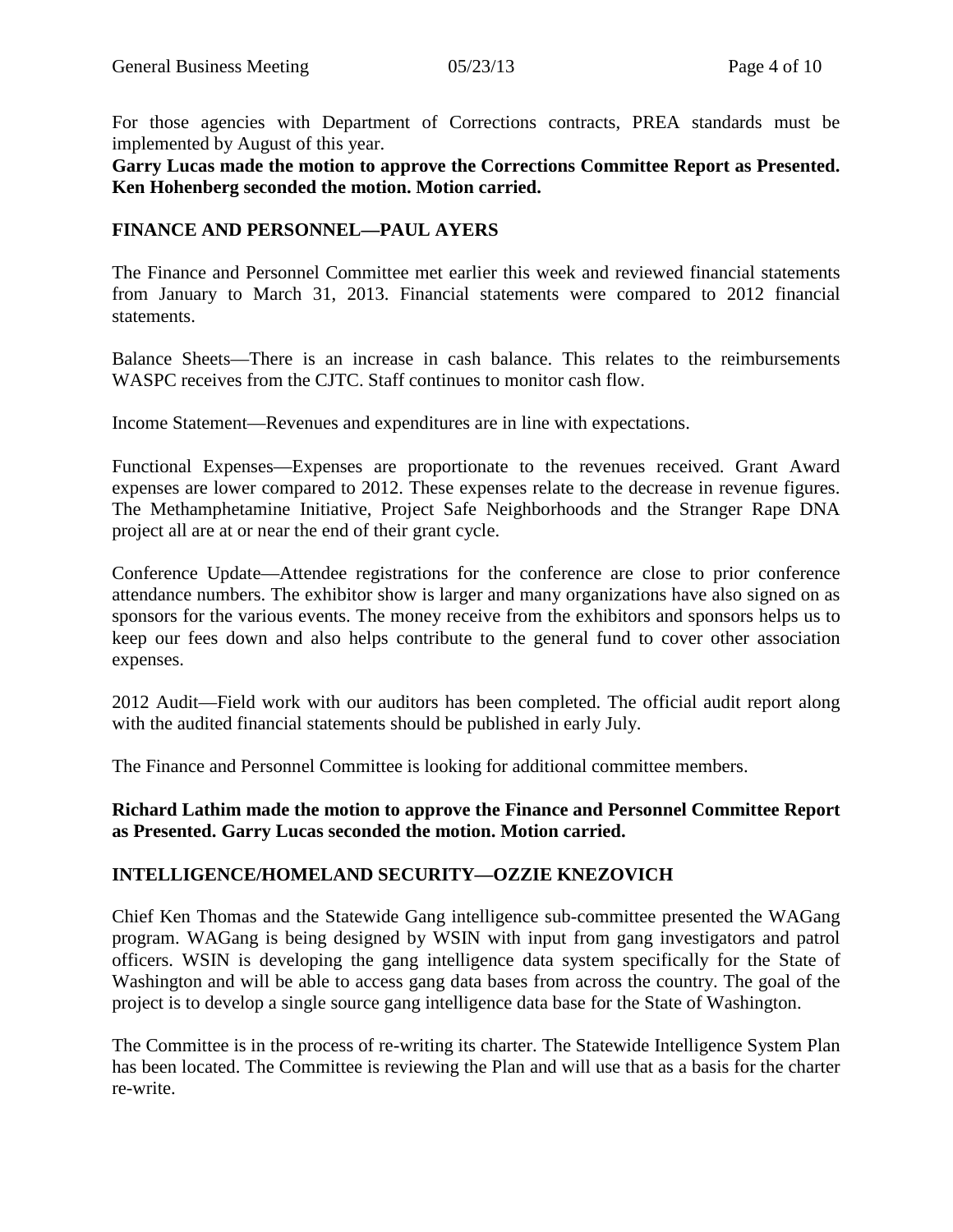Regarding committee work products, WASPC will design a better system of tracking the work generated by committees. This will allow WASPC to retain some of the institutional knowledge we have in our committees.

An Intelligence sub-committee was formed in order to begin working on a single source all crime crimes intelligence data base for the State of Washington. This sub-committee will work closely with the State Fusion Center to ensure continuity of the intelligence data base with the Fusion Center.

**Rick Johnson made the motion to approve the Intelligence/Homeland Security Committee Report as Presented. Ken Bancroft seconded the motion. Motion carried.** 

## **INDIAN COUNTRY LAW ENFORCEMENT—RORY GILLILAND**

President Holmes indicated that this is a newly formed Committee and is co-chaired by Chief Gilliland and Sheriff Botzheim.

The Committee held its first meeting this week at the conference. There were twenty members in attendance. There is potential for some real problem solving through this Committee.

## **Ken Bancroft made the motion to approve the Indian County Law Enforcement Committee Report as Presented. Mark Brown seconded the motion. Motion carried.**

# **LAW ENFORCEMENT TRAINING—MIKE GAFNEY**

The WSU Online Master in Criminal Justice Program has accepted its first application.

Committee co-chairs continue to work with CJTC and BLEA leadership on assessment of the Basic Academy, with four connected study efforts pending coordinated results which will inform assessment of the efficacy of BLEA. Co-Chair Gaffney has been coordinating the development of a single product based on research from WSU, University of Phoenix and The Evergreen State College.

Committee representatives will coordinate with CJTC representatives on adaptations to BLEA curriculum and protocols to enhance PBL method effectiveness, and will work with CJTC on efforts to involve Chiefs and Sheriffs on feedback regarding expectations of the Basic Academy and how well BLEA addresses those expectations. WSU will complete BLEA assessment project elements and issue a report for CJTC, which will be discussed at the November meeting. Leadership will work with the Board to pursue expansion of the committee charter to include Corrections.

**Garry Lucas made the motion to approve the Law Enforcement Training Committee Report as Presented. Rick Johnson seconded the motion. Motion carried.** 

**LEGISLATIVE—As presented at the Legislative Update Breakfast**

**MEMBERSHIP—No Report**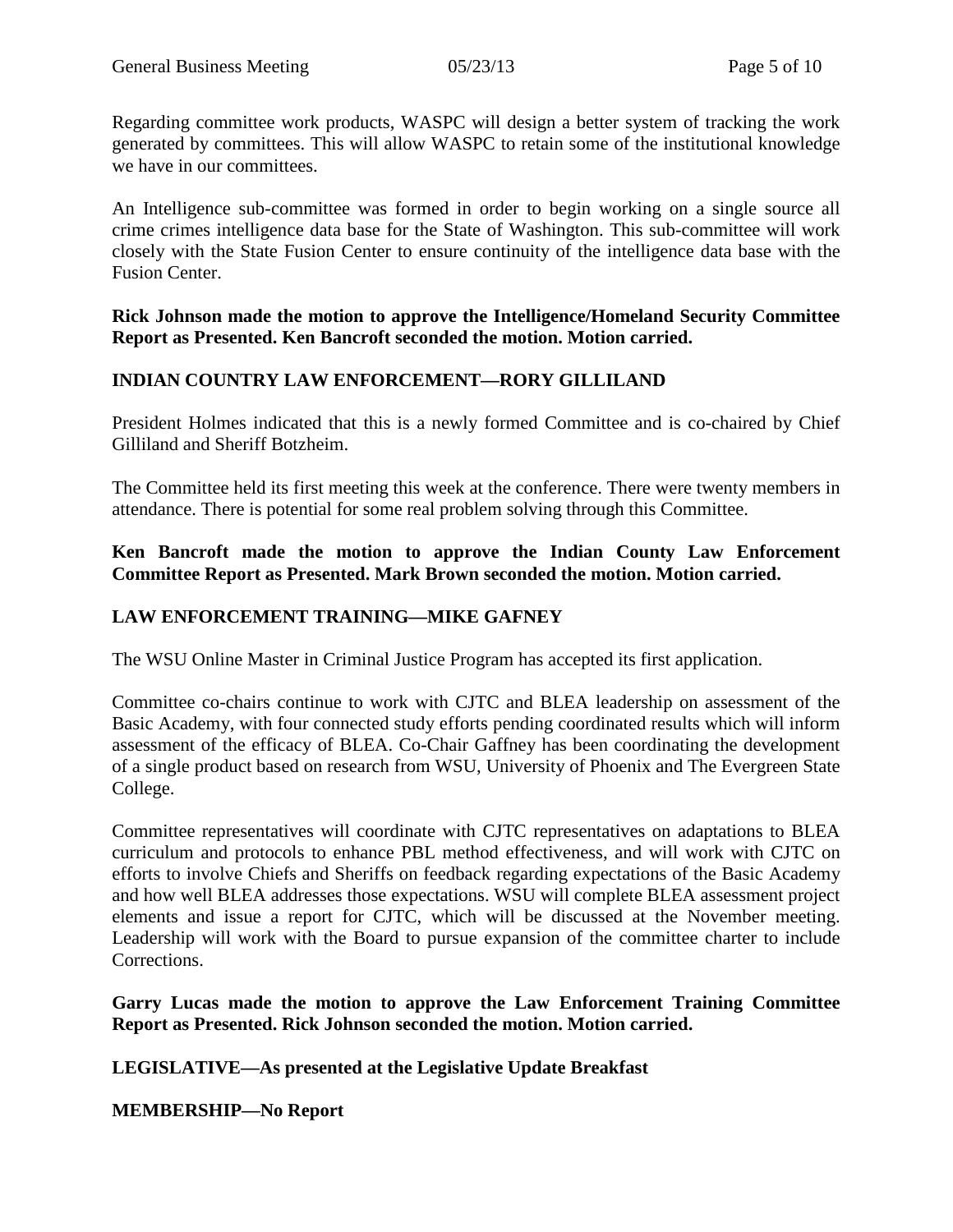# **MODEL POLICY—BOB METZGER**

The Executive Board has decided not to move forward with the development of a model policy on administrative reviews of use of force.

The Committee is considering policy development relative to stop and frisk and police response to mentally ill individuals.

A committee list-serve has been created.

**Ken Hohenberg made the motion to approve the Model Policy Committee Report as Presented. Ken Bancroft seconded the motion. Motion carried.** 

## **NIBRS ADVISORY BOARD—DICK REED**

The NIBRS Advisory Board held its first meeting this week. The Board was commissioned by the Executive Board to provide recommendations on issues of policy regarding crime data reporting.

The Board will survey the WASPC membership in the upcoming quarter to determine concerns about the transition to NIBRS.

There are currently 239 reporting agencies with 218 reporting via NIBRS. 91% of agencies are reporting NIBRS data, representing 70% of the population.

**Garry Lucas made the motion to approve the NIBRS Advisory Board Report as Presented. Rick Johnson seconded the motion. Motion carried.** 

## **SONAR—MARK BROWN**

The Committee met in March 2013 to work on a technical cleanup bill. Unfortunately, several amendments were added to the bill—to prevent bad legislation, WASPC lobbied against the final version. The Committee is hopeful to reintroduce the cleanup language in the next session.

OffenderWatch is the primary database for sex offenders in the state. Effective July 1, 2013, OffenderWatch will provide a direct connection for level change information to WSP's Criminal History Unit.

An OffenderWatch/User Group meeting will be held on June 19, 2013 at the Spokane WSU Office and will be available via teleconference in Olympia.

The Annual OffenderWatch conference will be held October 7-9, 2013.

The National OffenderWatch conference will be held in August in New Orleans.

Scott Freeman is the tribal liaison for sex offender registration and notification.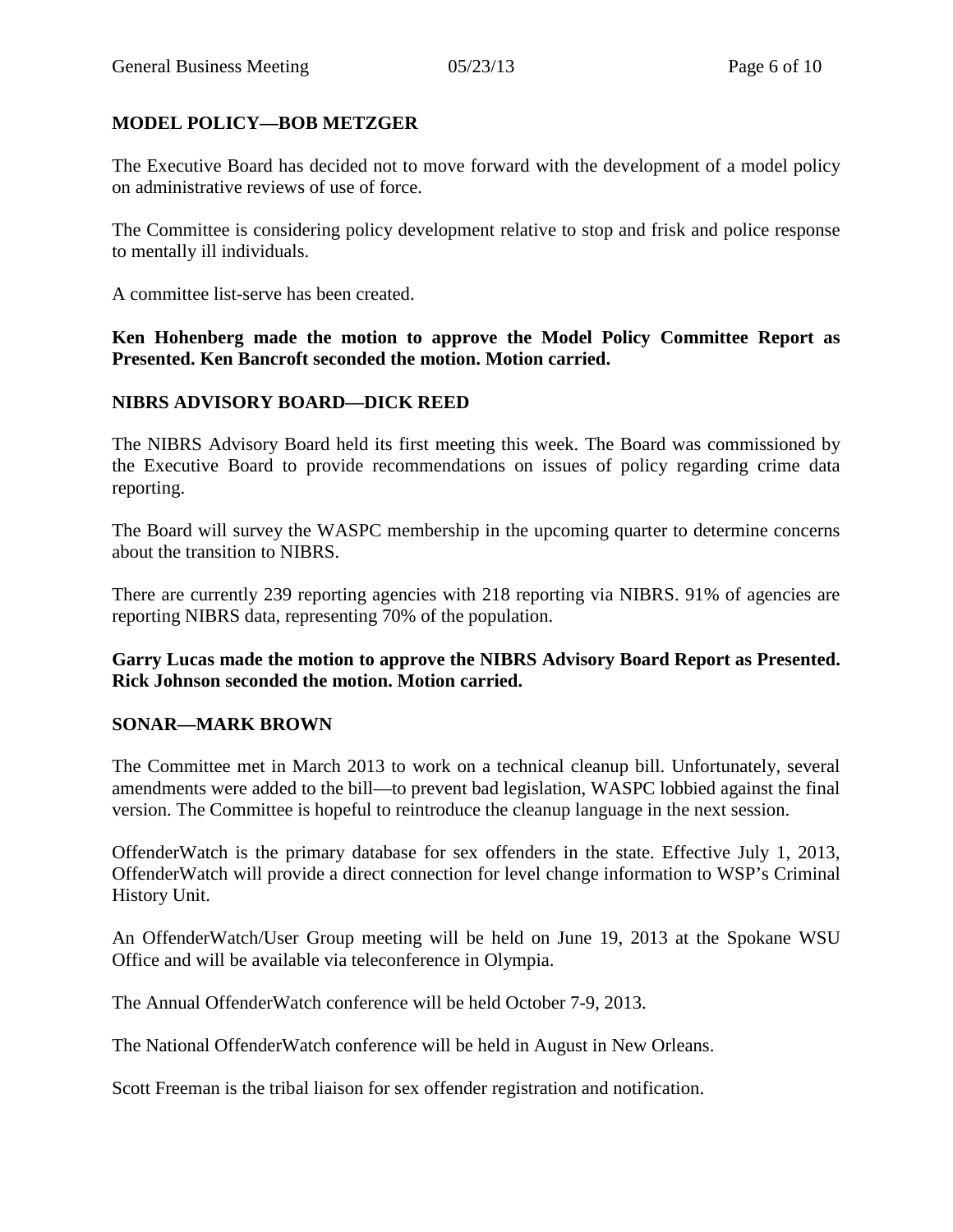#### **Ken Bancroft made the motion to approve the SONAR Committee Report as Presented. Richard Lathim seconded the motion. Motion carried. SMALL AGENCY—BONNIE BOWERS**

Pre-employment screening was a topic of discussion at the Committee's recent meeting. The Committee also had a robust discussion on the resolution as approved by the membership earlier in this meeting.

**Rick Johnson made the motion to approve the Small Agency Committee Report as Presented. Mark Brown seconded the motion. Motion carried.** 

## **TECHNOLOGY—MIKE KESSLER**

The Committee has submitted an updated LERN Agreement to the Executive Board for consideration at their upcoming retreat.

Steve Hatfield from the Enterprise Services addressed the Committee. The Department is looking to get a state contract in place for law enforcement video systems. A survey will be distributed to get additional information on law enforcement needs.

The Committee is discussing a "technology review" function.

The Committee is also discussing the lack of an interface between records management systems and Sector. The Committee will look into this issue further.

**Bill Benedict made the motion to approve the Technology Committee Report as Presented. Mark Brown seconded the motion. Motion carried.** 

## **UNIVERSITY POLICING—RANDY STEGMEIER**

Chief Vinson's staff is developing a 40-hour security officer academy for security at higher education institutions. The academy will take place sometime this summer.

The Committee is looking into writing legislation to facilitate the sharing of information between local agencies and college/university judicial staff/administrators.

## **Tom Robbins made the motion to approve the University Policing Committee Report as Presented. Mark Brown seconded the motion. Motion carried.**

## **TRAFFIC SAFETY—KEN BANCROFT**

WASPC traffic safety grants award meeting was held on January 30, 2013. There was \$200K available and \$430,570.22 in requests. The Committee approved 14 mini grants and turned 1 grant request down. The turned down grant was for replacement of equipment bought under a previous traffic safety grant. There were no multi-jurisdictional grant requests. It was decided by the Committee to ask for more information on the grant request form in the future to aid in the grant approval process.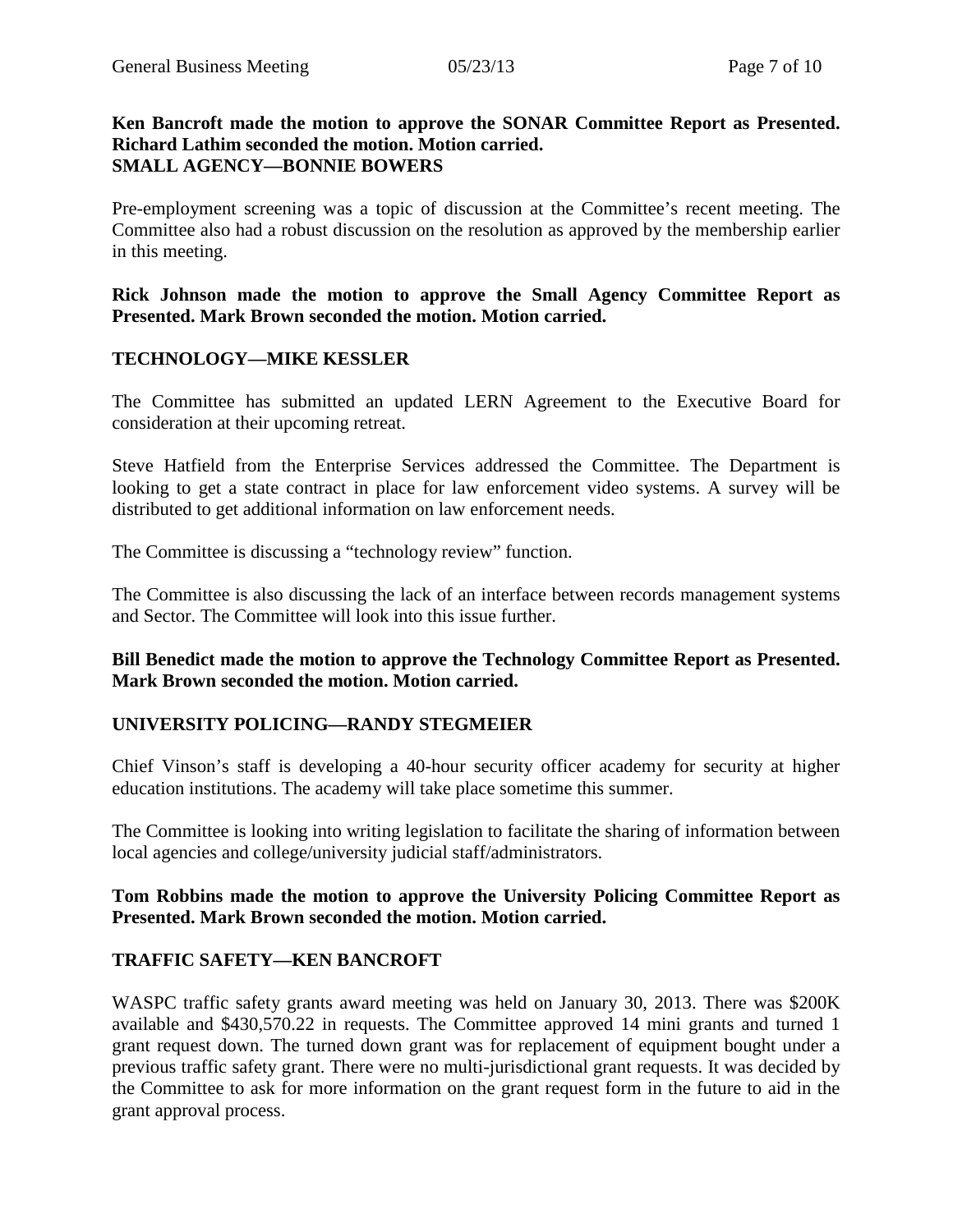SECTOR equipping is at 84% statewide. However, several agencies have SECTOR but are showing a low usage of the equipment.

Washington Impaired Driver Advisory Council (WIDAC) is continuing with a quarterly meeting schedule. WIDAC composed of multi-discipline members from LE, WTSC, NHTSA, MADD, DOT, and substance abuse prevention groups.

Target Zero efforts are moving forward and there is a decline in the number of fatalities in Washington.

The Impaired Driver Symposium/DRE in-service held in April in Bellevue with over 400 attendees. Attendees included DRE certified and non-DRE certified officers, prosecutors, and treatment and probation personnel.

#### **Bill Drake made the motion to approve the Traffic Safety Committee Report as Presented. Tom Robbins seconded the motion. Motion carried.**

## **LIAISON COMMITTEE UPDATES:**

## **EXPLORERS—OFFICER IRA CAVIN**

Officer Ira Cavin recapped the awards presented at the luncheon yesterday:

Scholarships—Ashley Bean (Tacoma), Velentina Palma (Tukwila), and Rebecca Haag (Redmond) Post of the Year—Redmond Explorer of the Year—Rebecca Haag (Redmond) Advisor of the Year—Officer Dan Smith (Redmond)

The Washington Law Enforcement Explorer Advisors are working to develop an academy website to streamline academy registration.

The last academy was held at the Yakima Training Center. About 200 explorers attended the winter academy. The upcoming summer academy will be held in Maple Valley (August 12-17, 2013).

WLEEA has approved the purchase of weapons for academy use.

WSU has contacted WLEEA to facilitate an internship program connection.

## **TORCH RUN—No Report**

# **LEIRA—STEPHANIE SHOOK AND RAMSAY RAMMERMAN**

Ms. Shook thanked various departments for supporting LEIRA. The annual training conference will be held October 23-25, 2013. LEIRA will be partnering with WCIA to offer a free training certificate to records officers.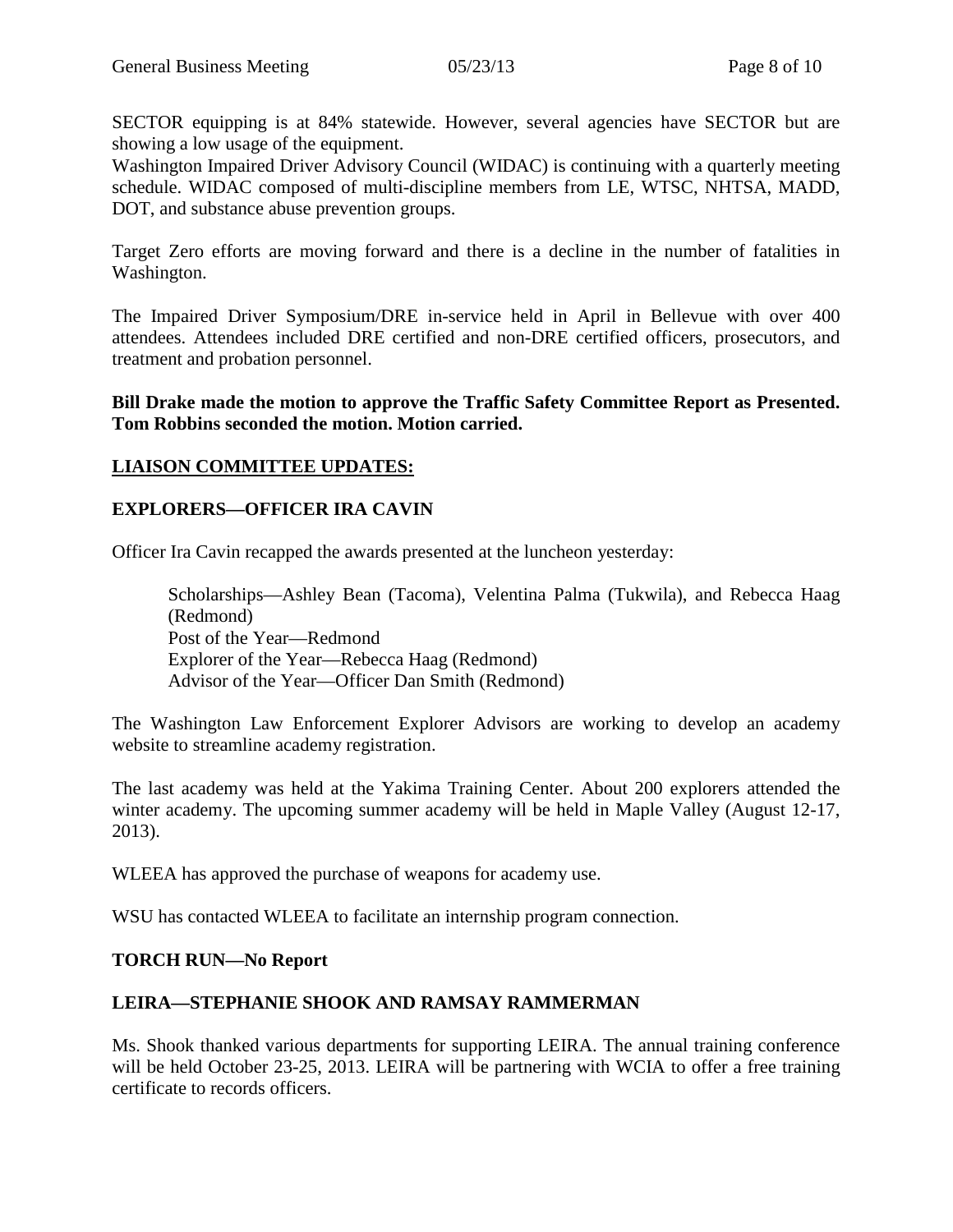Mr. Rammerman commented on the difficult nature of law enforcement public records requests and provided several examples of various problematic requests.

## **LINX—PHYLLIS WADE**

SAC Wade commented on the recent passing of Keith Haines. Keith was a wonderful man and he will be missed.

NCIS has appointed the East Coast LINX program manager to serve as a temporary program manager for LINX NW. Northup Grumman, the contractor for LINX, will be hiring a program manager no later than October 1, 2013. Please contact SAC Wade for additional information.

2013 security audits are due by June 30, 2013. Please be sure to remind system administrators of this deadline. Additionally, please have system administrators update agency information in the LINX system.

As a reminder, any print-outs from the LINX system are for temporary use.

If you have training needs please contact SAC Wade, she will pass on the message to the temporary program manager.

One of the newest features in LINX is a "save watch" feature.

#### **LEGAL ADVISORS—No Report**

#### **NATEO—No Report**

#### **PAST PRESIDENTS—No Report**

#### **EXECUTIVE BOARD ELECTIONS (CONTINUED):**

The following individuals have been elected to the WASPC Executive Board.

Sheriff—Garry Lucas Vice President—Casey Salisbury Chief—Tom Schlicker

#### **ANNOUNCEMENTS:**

- Chief Jeremy Kunkel is the winner of the end of conference give-a-way, an Apple iPad II.
- Thank you to WASPC staff for another successful conference.
- President Holmes thanked the membership for allowing him to serve as President this last year.
- Don't forget to take a "to-go" lunch.

# **ADJOURN:**